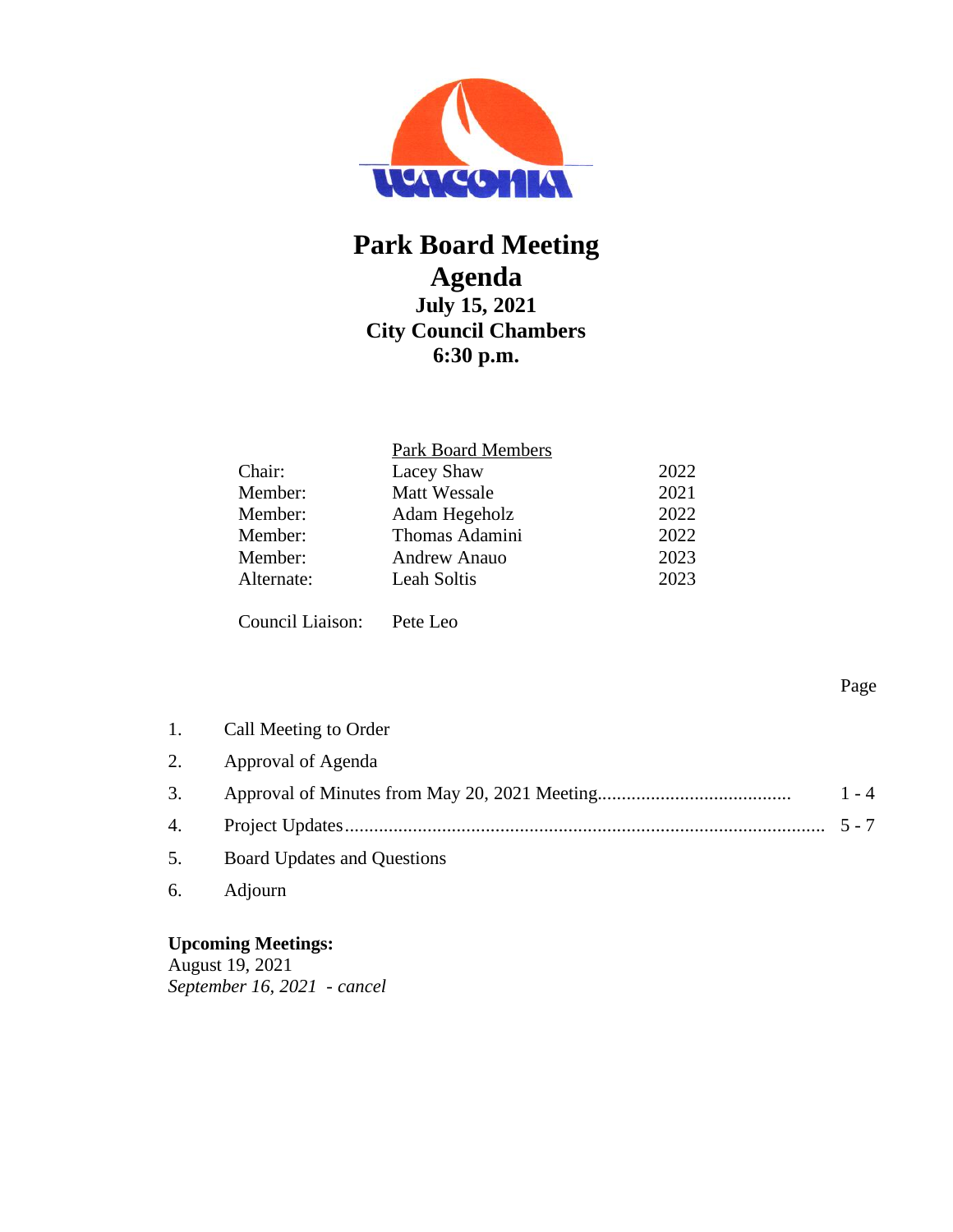## **CITY OF WACONIA MINUTES OF SCHEDULED MEETING PARKS & RECREATION BOARD Thursday, May 20, 2021**

Pursuant to due call and notice thereof, the Regular Meeting of the Waconia Parks & Recreation Board was called to order at 6:30 p.m. by Shaw.

**Park Board Members Present**: Lacey Shaw, Adam Hegeholz, Andrew Anauo, Thomas Adamini, Leah Soltis **Park Board Members Absent**: Matt Wessale

**Council Liaison**: Pete Leo

**Staff Present**: Jackie Schulze, Craig Eldred

#### **Adopt Agenda**

Anauo made a motion to approve the agenda, seconded by Adamini. All in favor.

#### **Approval of Minutes from February 18, 2021 Meeting**

Anauo made a motion to approve the February 18, 2021 meeting minutes, seconded by Adamini. All in favor.

#### **Approval of Minutes from March 18, 2021 Meeting**

Hegeholz made a motion to approve the March 18, 2021 meeting minutes, seconded by Anauo. All in favor.

#### **Project Updates**

Public Services Director Craig Eldred provided updates on several ongoing projects.

#### *Brook Peterson Improvement Project*

The skate park was made slightly larger and the new skate park surface was installed. The skate park will be linked with the sidewalk system at the park, linking it to the restrooms and other sidewalks on the east side of the parking lot. Craig is working with Amanda Ortloff, Assistant Finance Director, on processing the grant refund request for the DNR grant which he plans to submit the week of June 7. The restrooms at the park are now in service, however did experience some slight vandalism. The mens, womens, and one family restroom are currently open. The shelter is also complete.

#### *Oak Pointe Park*

The playground at the park is now complete, and Craig and his team are working on final items including replacement of the park bench. We will need to finish the basketball court surface, as well.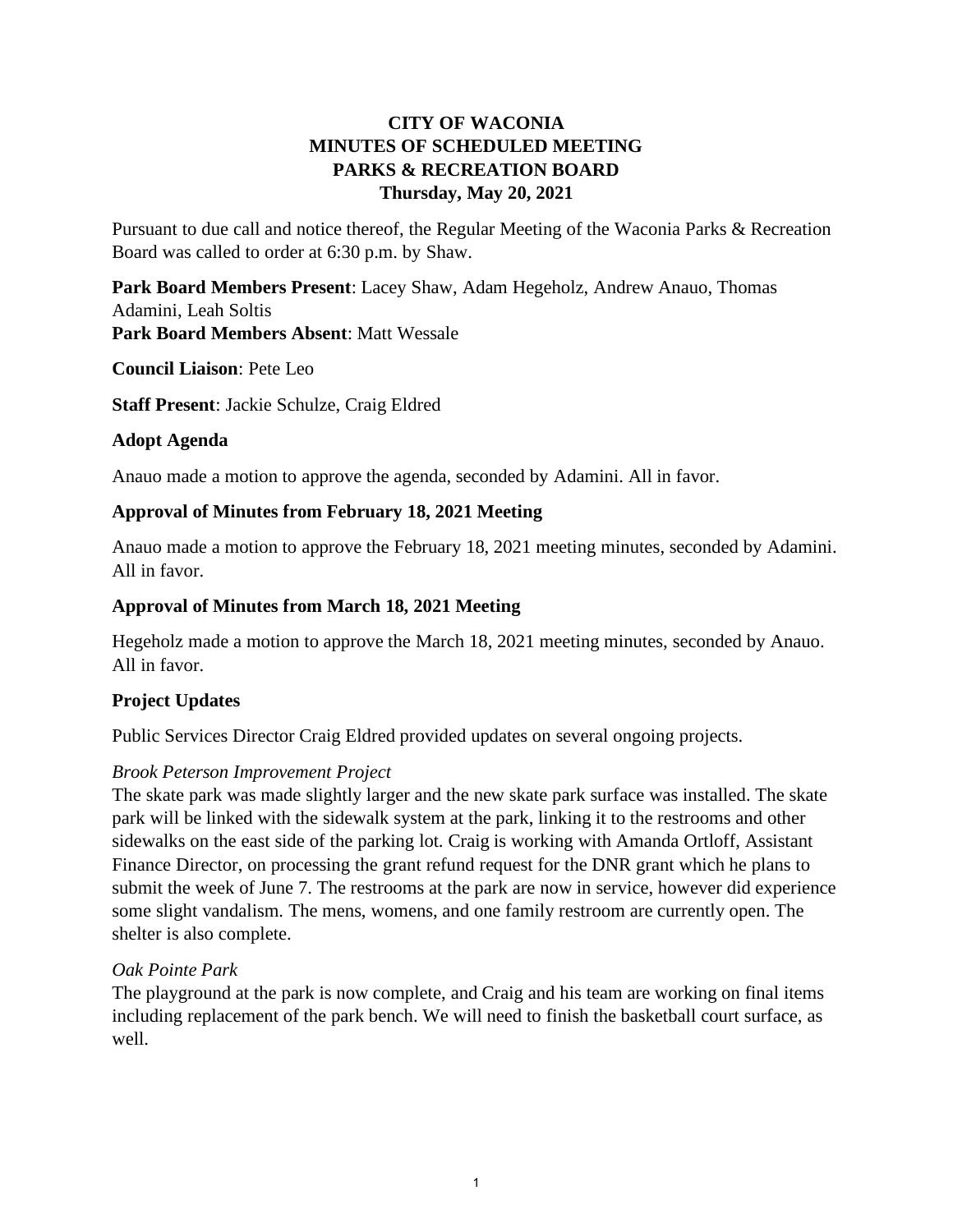#### *2021 Improvement Project*

The boulder wall was removed; however more was removed than what was supposed to be. Engineering design was just approved for the project, as well.

#### *Inclusive Playground*

Survey work is completed by the City and developers engineer. A lot of trees were removed, which were going to have to go because of the development regardless. Currently working through stormwater items – just a reminder that pond does not have an outlet. The developer plans to use the pond for park irrigation. The system will be like what we have on 10<sup>th</sup> Street. There is going to be an attempt to relocate several of the trees once the park is graded by the developer. The plan right now is for the developer to wait until spring for the parking lot improvements but will begin grading right away on the park expansion.

#### *Fishing Pier*

City staff met with Gary Ecklof, owner of Ecklof Dock in mid-April to discuss pricing of a Wave Armor system which is proposed to be used as a fishing pier on Rietz Lake. The Wave Armor is similar to what we have at Cedar Point and staff find it easy to maintain. We can expect a substantial increase in price for 2022, however still should only cost about half of what we currently have programmed. Adamini asked about water level changes and Eldred stated that posts will come off if the water is high. Adamini also asked if the dock would be pulled in each fall, and Eldred responded that yes, it will. Anauo asked about lead time on the project, and Eldred stated that because it is a capital project, it is planned for 2022 and the money will then be adjusted elsewhere. Hegeholz asked about the price contingency and wanted to ensure the contingency included in the cost estimate was high enough. Eldred seemed confident that it would be.

#### *Park Signs*

Currently, the City does composite park signs, not cedar. The goal is to have each developer pay for the signs. We also try to have people adopt parks in the community. We do the posts ourselves.

There was talk of taking a different approach at trail links and doing more a kiosk like sign. Eldred provided some examples. Shaw, Adamini, and Hegeholz agreed that they think the kiosk signs are a great idea.

#### *War Memorial*

Starting to work on the War Memorial however it is difficult to find someone to rebuild the cannons. More to come on this project.

#### **Recent Requests**

Public Services Director Craig Eldred talked about some recent requests that have been received from residents.

#### *Basketball Court Discussions with HOA Groups (Crosswinds & Legacy)*

We have always talked about doing something at Clearwater Mills for basketball courts. The greenspace at Crosswinds is being used for stormwater.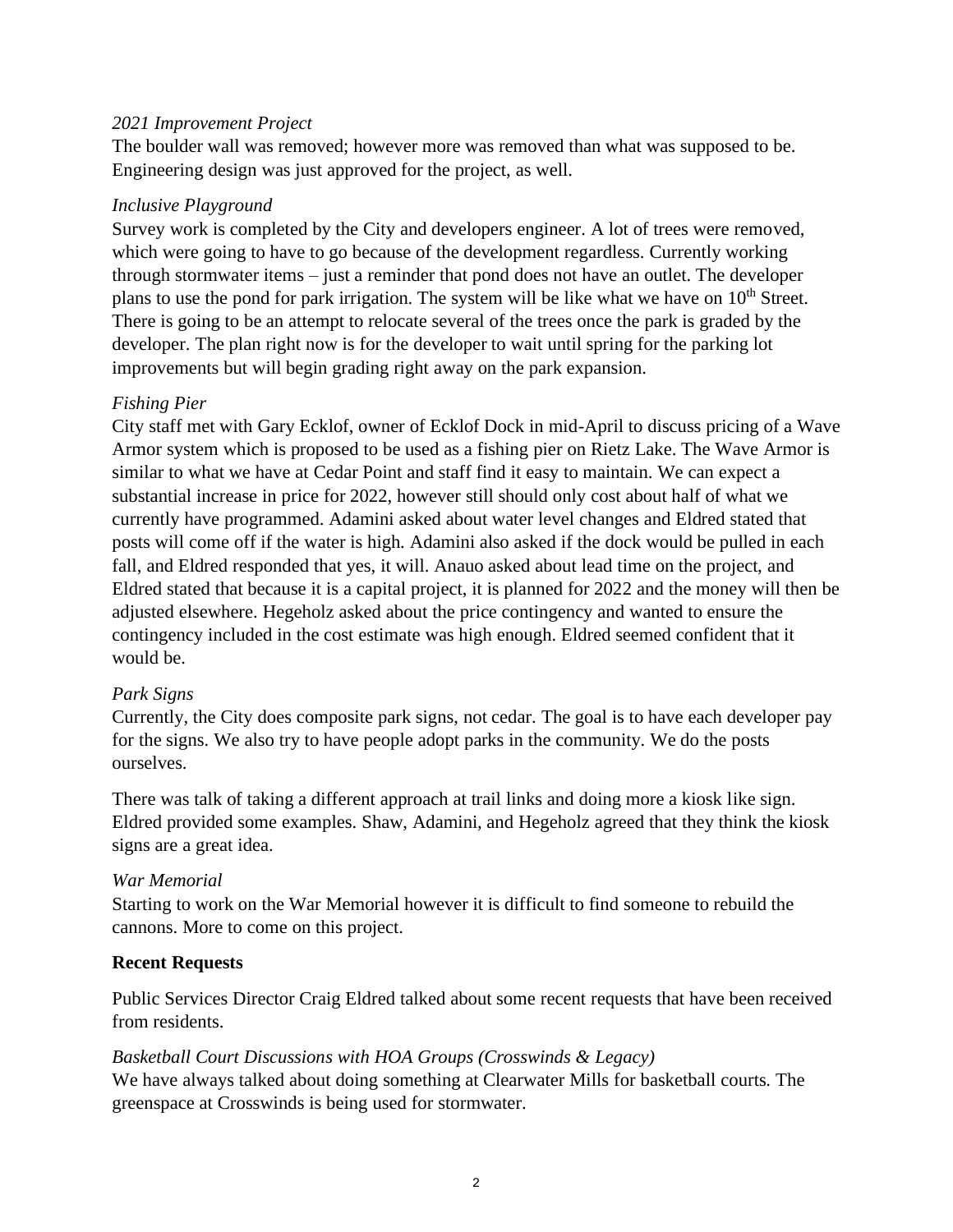#### *Amphitheatre at Cedar Point Park*

An amphitheater has been brought up for Cedar Point Park in the past and was recently brought to our attention as well. Parking and utilities were discussed as potential concerns. Waterford was brought up as an option, as well as Rietz Lake Park. Adamini asked about Clearwater Mills. The Board agreed that they love the location of Cedar Point Park for an amphitheater, but there were some concerns about parking, unless you had an agreement with the school.

Shaw likes the idea of the amphitheater but wants to plan it for the future. She doesn't want to force it into a location. She thinks it is a good idea to keep in mind as we have future discussions about new park developments.

Hegeholz likes the modern look of the amphitheater but doesn't feel like it is a big priority right now. He would like to see us focus on Waterford, Sudheimer, and Rietz and get those completed.

Soltis asked about the types of events that would take place there. Music in the Park was discussed as something that could be moved.

It was brought up that the County has plans for an open-air area for bands at the regional park.

The consensus of the board was to put in capital plan, but not in the immediate future, and at a future park, not a current park. The board likes the idea of Cedar Point Park, but not sure it is the best location due to utility location and parking.

#### *Skate Park*

Eldred had a conversation with a local student, Wyatt, regarding a skate park concept. Craig said the concept is great, but it fits into the future growth area for the ice arena. There are several people in town who want to see an expanded skate park system. Shaw and Soltis both like the expanded skate park idea, as it is inviting to teenagers. They think an expanded skate park is something that could be planned for in the future.

#### **Board Updates/Questions**

Adamini asked about ADA compliance at City Square Park. Eldred stated we are starting this next week. Adamini asked about the gazebo, and Eldred stated that will be next year. We have \$50,000 budgeted for improvements for City Square for 2021 and \$140,000 budgeted for 2022.

Shaw asked about an email the Park Board received about putting kid play equipment at the Terrace. Eldred stated there were discussions about moving some or all of the Waterford play equipment there. Eldred believes we could create something really nice in that area, even without it currently being in the capital plan.

Leo asked when he thinks we will be in the ground at Waterford for the playground. Craig stated he thinks June or July 2021.

## **Adjournment**

Adamini motion to adjourn. Anauo second. All in favor. Adjourn at 7:37 p.m.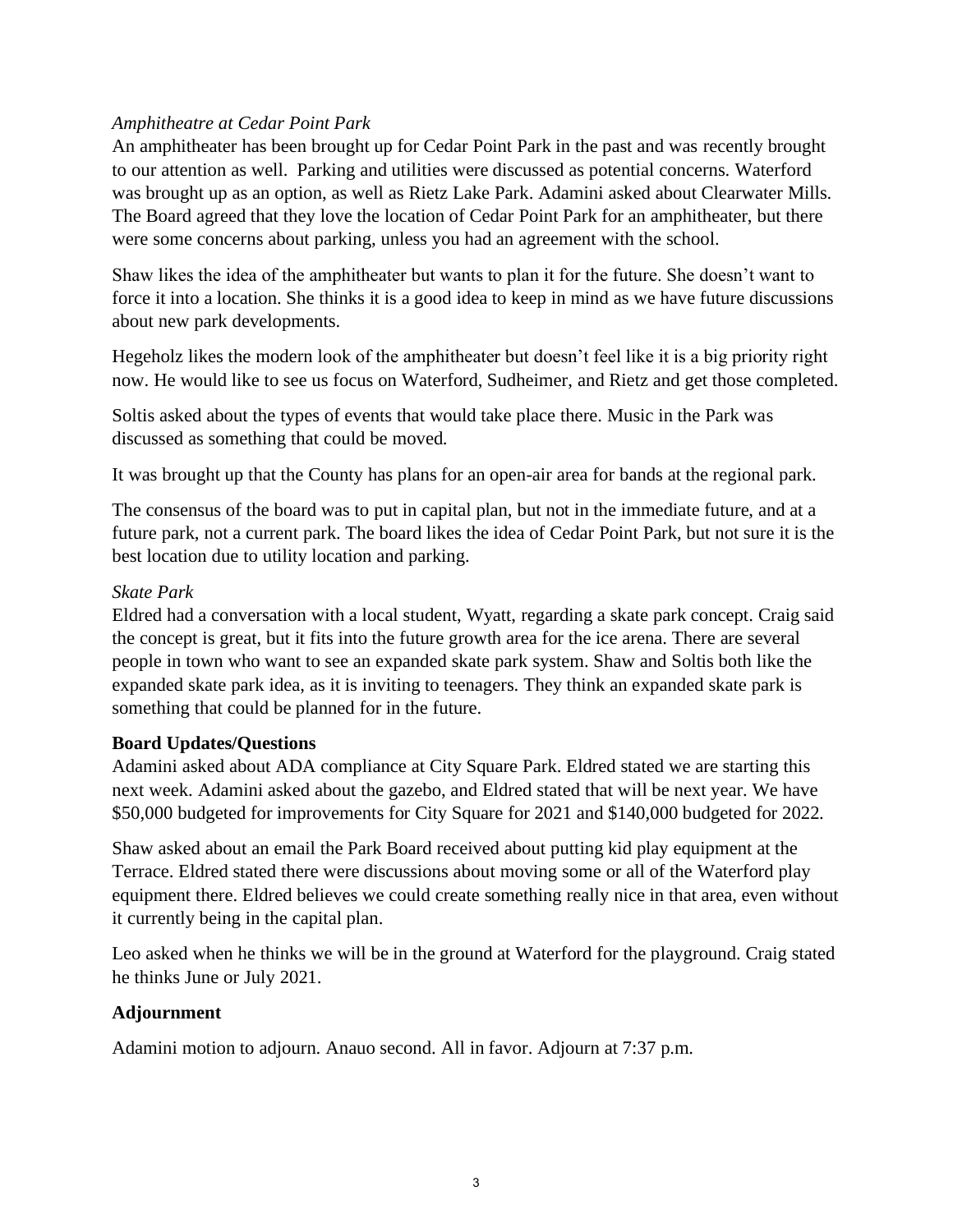Respectfully Submitted,

Jacqueline Ahnlye

Jackie Schulze Assistant City Administrator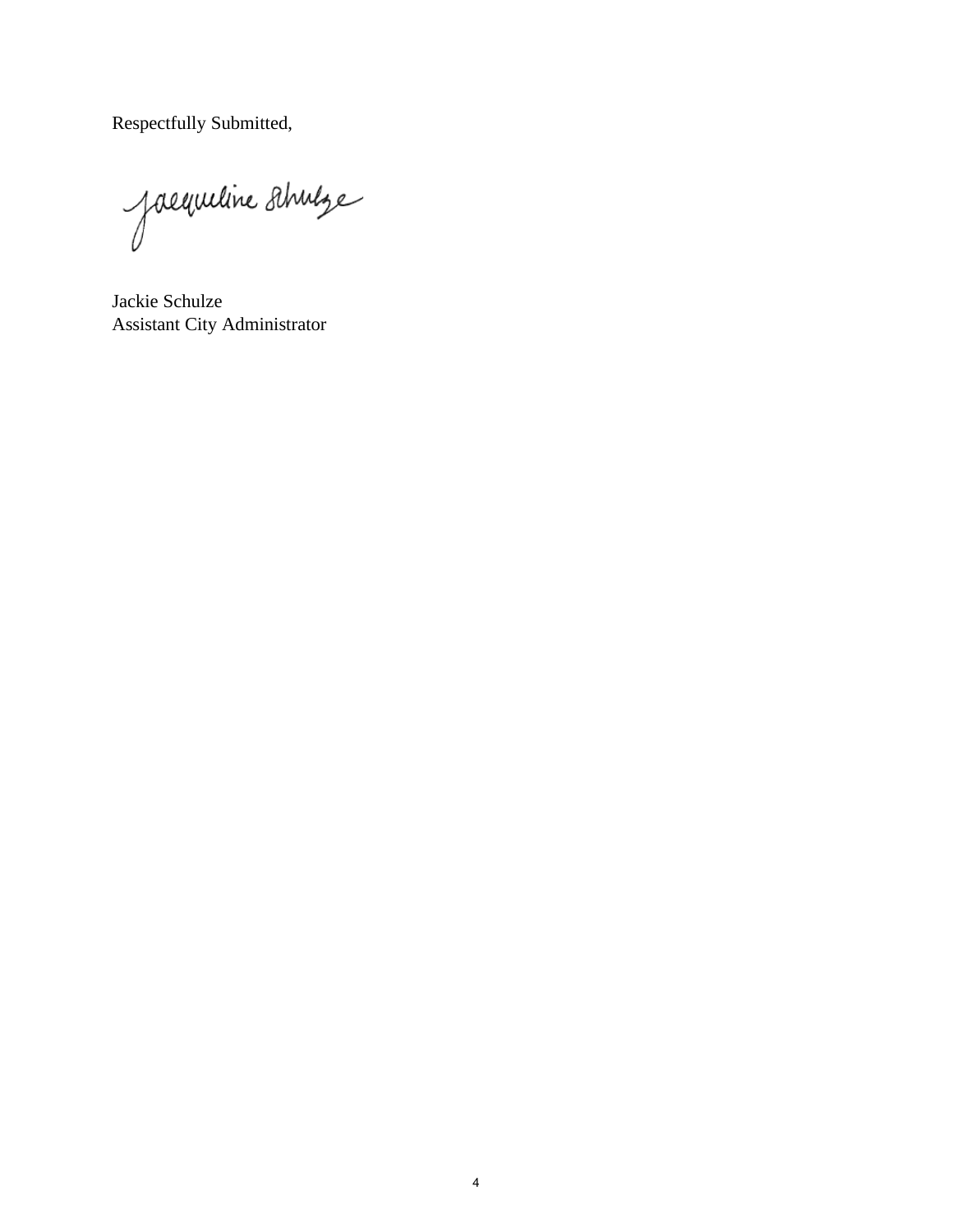

# PUBLIC SERVICES DEPARTMENT MEMO

To: Park Board Members From: Craig Eldred, Public Services Director Date: July 15, 2021 RE: Park Project Updates and Requests CC: Jackie Schulze, Assistant City Administrator & Pete Leo, City Council Liaison

#### **Park Projects:**

**Brook Peterson Restroom Improvement Project;** Improvements have been completed and a re-imbursement request has been submitted to the DNR. I received one comment items on the request and am working with Finance on obtaining the last of the requested information.

**Oak Pointe Park Improvement Project;** The remaining items include the shelter, amenity updates and trail sealing items. We intend to start work on the shelter site preparations in a couple of weeks.

**2021 Improvement Project, Interlaken Wall Improvement @ Underpass;** While this project met some unexpected delays; the block wall has been installed and stained. The additional boulder wall to be left in place has been replaced with a small modular block wall by the Contractor at no expense to the City. The Main Contractor will begin site work to replace the trail, completed one final drainage item and the City will work on bollard light replacements removed to complete the improvement. I do not have a timetable on the completion.

**Waterford Park, Inclusive Play System Project, 2022;** Engineering items between Westwood and Bolton- Menk have been pass and Bolton-Menk has initiated work on site elevation design for the Developer improvements and Inclusive Site improvements for the project. We received a response from the DNR on award of the Outdoor Recreation Grant to the City of Waconia. I have received preliminary items from the DNR but need to work through some logistical items with them.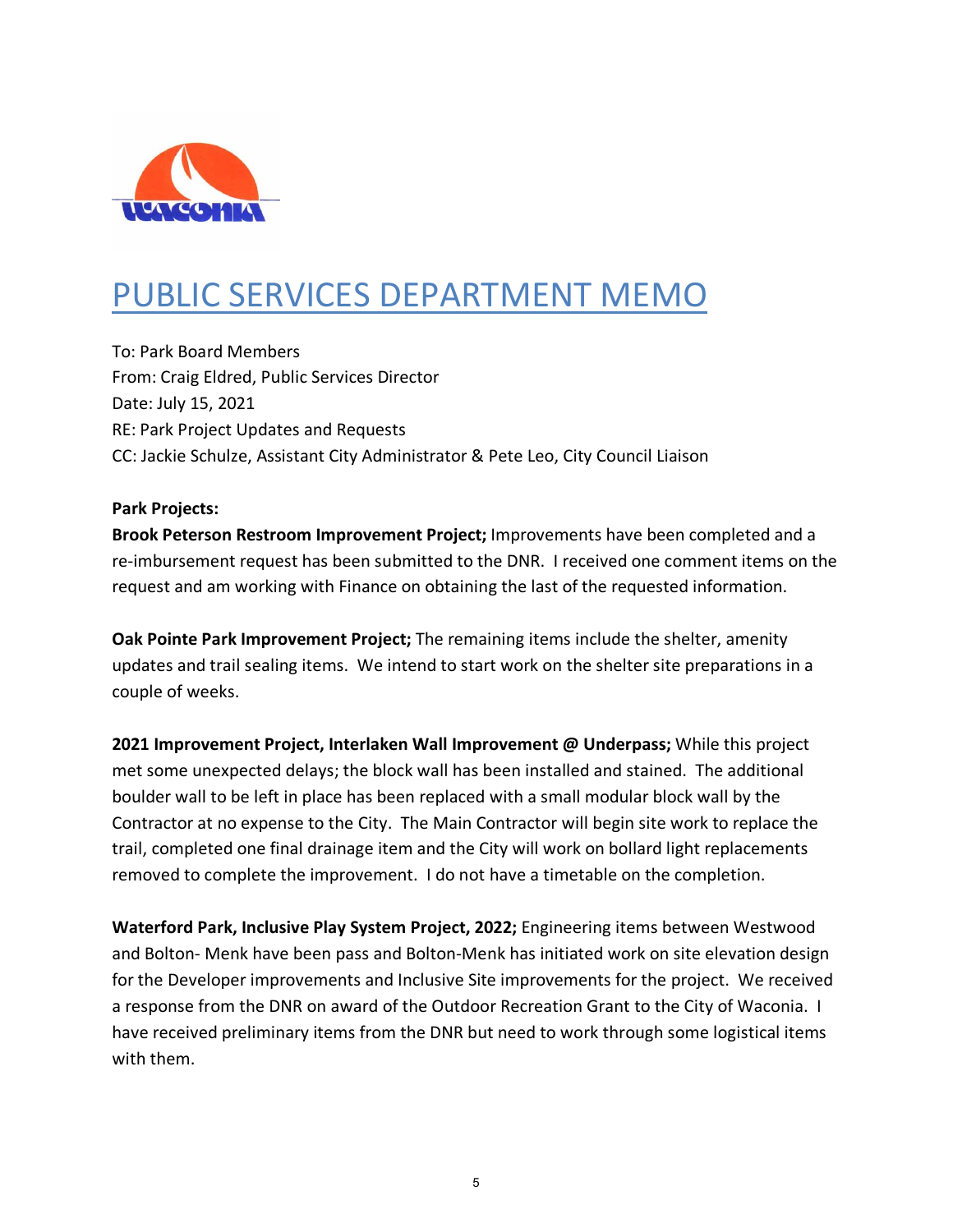We continue to work with the Developer and Carver County Water Management Organization on storm water requirements for the Development and Park Improvements. There will be some additional site improvements resulting from the discussions with the CCWMO. As previously stated, I will share images and updates during our annual meetings on this subject matter.

War Memorial Information/Update; On August 2<sup>nd</sup> Council will meet in a work session format with Joe Gifford, 1<sup>st</sup> Vice Commander and others representing the American Legion, Post 150 on items related to the War Memorial items within City Square Park. The plan is to establish a funding page to rehabilitate the Memorials and possibly relocate the items within City Square Park. I will have more information for our August 19<sup>th</sup> Meeting. You are always Welcome to attend the work session in person.

**Capital Improvement Projects, Parks;** I will walk-through our current Capital Improvement Projects for discussion purposes. We are currently working on Capital planning for 2022-2031. I will provide an updated to what is currently in the plan relative to the Parks Area items.

#### **Maintenance Updates:**

**City Square Park;** finalizing the first half of sidewalk improvements for the ADA requirements. We will be requesting Council authorization to bid the remaining work scheduled for 2022 to meet the deadline of June 30, 2022.

**Interlaken Park;** We will be installing a drainage system in replacement of a retaining wall which failed early this spring. We will also be completing a forestry clearing of the shrubbery in the wooded area again. We have received a request for additional Park benches along the trail within the north portion of the park. We plan to look at additional installations if we have the amenity numbers available

**MPCA Grant;** we were recently awarded an Alternative Electric Equipment grant from the MPCA where we plan to purchase battery operated turf equipment in place of gas operated equipment.

**Trail Seal Project;** this project should be occurring pretty soon through efforts of partnership with Scott County and other Municipal Agencies. Information is forth coming on the City Website.

**TH 5 Medians;** staff will be working on this aesthetic area sometime soon with new landscaping. We plan to reduce the plant material accent and add "No-Mow" turf to the sides. **Municipal Cemetery**; we will be working with High School students on head stone cleaning and rehabilitation soon. You may recall earlier information on this project.

**Staffing;** just this week Nick Zumbusch started work with the Public Services in the Parks area. Nick has previous municipal experience in a variety of areas.